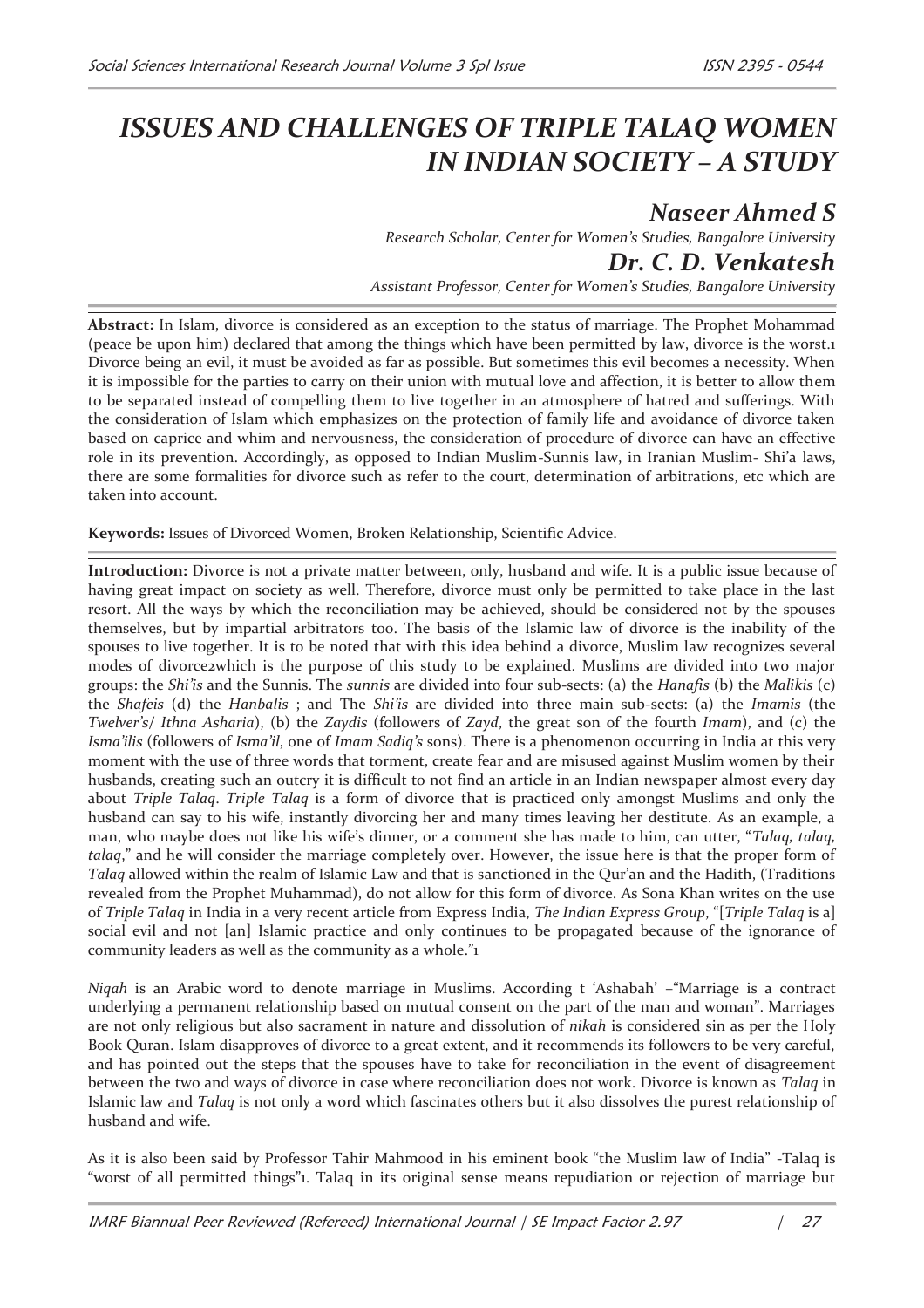under Muslim Law, it means a release from the marriage tie immediately or eventually. In India, Divorce in Muslims is regulated by their personal Muslim laws and according to that *Niqah* can be dissolved either by the death of husband or wife i.e. the act of god or by divorce i.e. the act of parties. Large population of Muslims in India Are belong to Sunni community and in Sunnis, a Muslim Husband has an exclusive right to give divorce to his wife just by pronouncing talaq for three times either in one sentence or in three sentences menacingly, by saying "I divorce you, I divorce you, I divorce you".

**Concept of Triple Talaq:** Triple Talaq was neither recognized nor sanctioned by The Holy Book Quran and The Holy Prophet. It was not in practice during the span of first caliph but the second caliph brought this concept of instant divorce. It came into existence to meet some emergency situation and was not made a law permanently. Unfortunately, the Hanafis jurists on the strength of this administrative order of second caliph declared this form of divorce as valid. 2

Triple-Talaq is also known as Talaq-Ul- Biddat which gives a right to a man that whenever he thinks fit, he may give divorce to his wife anytime and which becomes void and irrevocable. This not only violates Muslim women rights but this also makes them inferior in the eyes of society as well as in the eyes of men. Since what does triple-Talaq conclude that it is on the whims of men due to which most of them think that they are superior to Muslim women. It is true that every religious practice is sacred, and no one has right to interfere in these religious practices. It is being said by some of the Muslims that triple talaq comes under the ambit of religion but on the other hand some of the Muslims contradict the same. Now a days this practice is being misused by many Muslim mans which severely affects their wives life and we don't agree that religion can take away the basic human rights and natural rights of any human being which this practice does and the most barbaric thing about this type of divorce is that it will be completed even in the absence of wife and even if the wife does not have any knowledge of such divorce. And it will become void and irrevocable. In addition to this, the most interesting fact about this is that it is being used by men but consequences are faced by women. According to the Hanafis when Talaq-ul- Biddat is pronounced, the wife will become alienated from the husband and he cannot remarry her. She becomes 'Haram' (totally prohibited) for him. Neither can he take her back nor can he go for fresh *nikah* with her. He can go for nikah with her only after paying a penalty of 'Halala' meaningly, she has to marry another man and her marriage must consummate and then that person divorces her on account of marital conflict or she becomes a widow. Muslims are India's largest minority community with a population of 155 million and their marriages and divorces are governed by the Muslim personal law, ostensibly based on the Sharia. The invidious procedure of triple Talaq is confined to the Sunnis alone, not only in India, but around the world. And the most of the population of Indian Muslims is Sunnis.

**Agony of Triple Talaq**: Most of the Muslim men treat their wives as chattel; they think that they can marry them anytime as well as they can get rid of them just by uttering "Talaq Talaq Talaq". But think about those women who are being deserted by their husbands just by the way of 'instant talaq' without any justification and reasonable cause. "Since 2007, we have come across thousands of cases of oral triple talaq, rendering women destitute with nowhere to go," says Professor Zakia Soman, social activist and BMMA founder.3 This male dominant community give divorce by any medium which may be telephone or telegram or letter or through Whatsapp or text messages or speed post, etc. These are the things that make it patriarchal. As in the case *Rashid Ahmad* v. *Anisa Khatoon4,* man pronounced the triple talaq in the presence of witnesses, though in the absence of the wife. Four days later, the talaqnama was executed which stated that the three divorces were given. The intolerable concept of triple talaq has made husband very robust and a wife very paralyzed. It is rightly said by Justice Krishna Iyer in case *Yusuf* v. *Sowramma* that "It is a fallacy that Muslim men enjoys under muslim-quranic law".5

According to a survey conducted by Mumbai-based Bhartiya Muslim Mahila Andolan, nearly 92 per cent of Muslim women want a total ban on oral unilateral divorce,6 because of the adversities faced by them. The reasons which proves that Triple talaq is like a sword hanging on the women constantly are under-mentioned-

- 1. They threaten their wives on account of triple-talaq for procuring dowry even when the concept of dowry nowhere exists in the Holy book Quran.
- 2. After pronouncing talaq thrice, they desert their wives and also den to maintain them or they abscond themselves from their responsibilities by exploiting this notion as 79% women reported not having received any maintenance from their husband post their divorce.7
- 3. Over 50% of women had not received their *mahr*8 as they even refuse to give *mahr* (dower) amount too.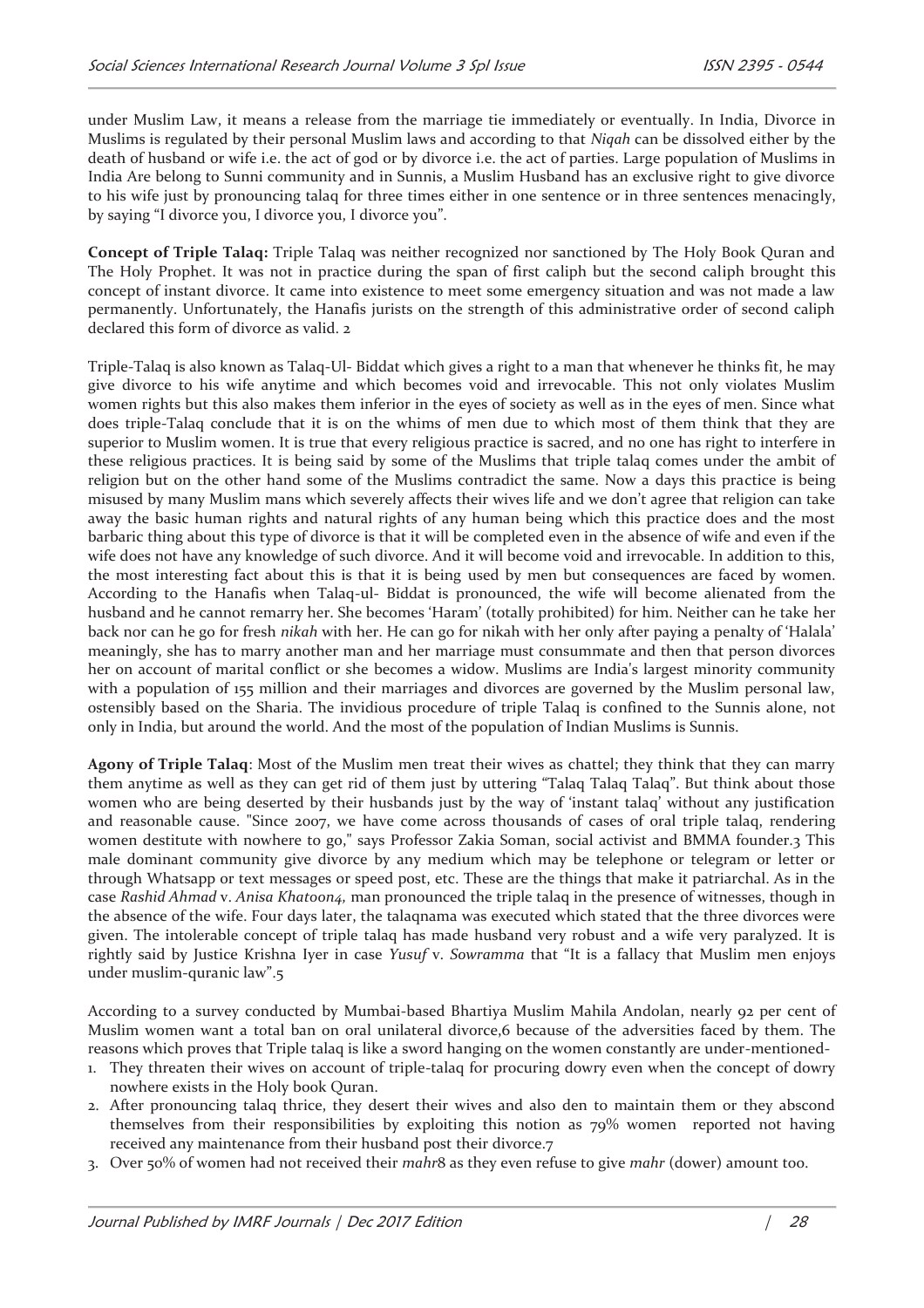- 4. In most of the cases, triple talaq is given in the absence of his wife which is totally arbitrary like happened in the case *Aisha Bibi* v. *Qadir Ibrahim9* in which complainant's husband gave her instant divorce in her absence without any reasonable cause.
- 5. In certain cases a man believes that he has an ostensible authority that if he gets attracted towards any other woman he can marry her by giving an instant talaq to his any of the wives, and because of his that one decision woman has to pay for that.
- 6. In certain cases, a divorced Muslim woman is not allowed to see and interact with her children and also not allowed to give compassion and caring to her children as happened in Shayara Bano's case where she was not even permitted to have telephonic conversation with her children.
- 7. If a husband drives out his wife out of the house immediately after the divorce and refuses to maintain her is the violation of Islamic-Law. In most of the cases it is noted that Muslim husbands do not provide any sort of financial assistance to their wives as they only grant minimum amount of *mahr* (dower) to them.
- 8. The condition of Muslim women becomes worst as and when they are divorced by their husband that also by the way of triple talaq. The husbands, whenever they want can pronounce to their wives talaq thrice and leave them. Women at this instance are left alone to live her upcoming life. It would also not be easy for a divorced woman to get marry again because the society does not accept a divorced woman. There are many other hardships that have to be faced by the women. It is all because of this orthodox system of divorce by triple talaq.
- 9. 8% of the women reported having being asked to go through a halala procedure in case husband wants to remarry her.10

## **Whether Triple-Talaq is Constitutional or Not?**

In the Qur'an*, nikah* is described as *Misaqan Ghaliza*, i.e., strong bond and has explained how and with whom one can enter into this strong bond and this strong bond cannot be dissolved without proper reason and method. It certainly cannot be dissolved whimsically. A man has to pass through different stages to bring about reconciliation either by persuading his wife to behave properly, or by appointing arbitrators as per Qur'anic injunctions (**4**:35)11. If all this fail only then recourse can be taken to divorce. Thus, according to the Qur'an, triple talaq is not only an arbitrary but also whimsical thing.12

**Constitutionality of Triple Talaq**: Triple talaq has not only resulted in atrocity but also has inflicted a great blow to fundamental rights which form the basic structure of the Constitution of India. This instrument violates the fundamental rights of the Muslim women.

**Article 14:** "The state shall not deny any person equality before the law or equal protection of the laws within the territory of India"13.

This fundamental right inherits the Rule of Law, expounded by A.V. Dicey, according to which- No person is above the law, it is the law which is supreme and every person is equal in the eyes of law irrespective of gender or religion.

- · The most detestable aspect of triple talaq is its inequality which gives all rights to give divorce to the man only. The Muslim wife have to go to the *Qazi* and have to prove the atrocities committed by her husband in order to get a divorce where a husband can pronounce talaq without any reasonable logic.
- · When marriage is undertaken by the mutual consent of both the parties then is this fair or in line of equality to dissolve it unilaterally. If no, then it should be considered violative of article 14.

The learned bench in the case *Chotu Pathan, Latur* v. *Rahimbi Dagdu Pathan*14 stated that a Muslim husband has a right to give divorce to his wife, if his wife does not care for him, she is incompatible, she does not listen to him, she does not love him, she refuses to cohabit with him, she engages in cruel behaviour, she is unfaithful or for any other reason. But triple talaq gives him an unquestionable authority to give divorce to his wife even without reasonable cause. Sometimes they misuse this doctrine just to satisfy their male ego which can be seen in a case from Madhya Pradesh cited by Zakia Soman, co-founder of Bhartiya Muslim Mahila Andolan in one of her articles15 where a woman was given triple talaq because she did not wake up when her husband returned late from work. She was informed by her mother-in-law about divorce. It raises a question why a man should have been given unilateral powers to give divorce, and the women just comply. Isn't this a breach of fundamental rights of Muslim women? Isn't it against the Equality before the law.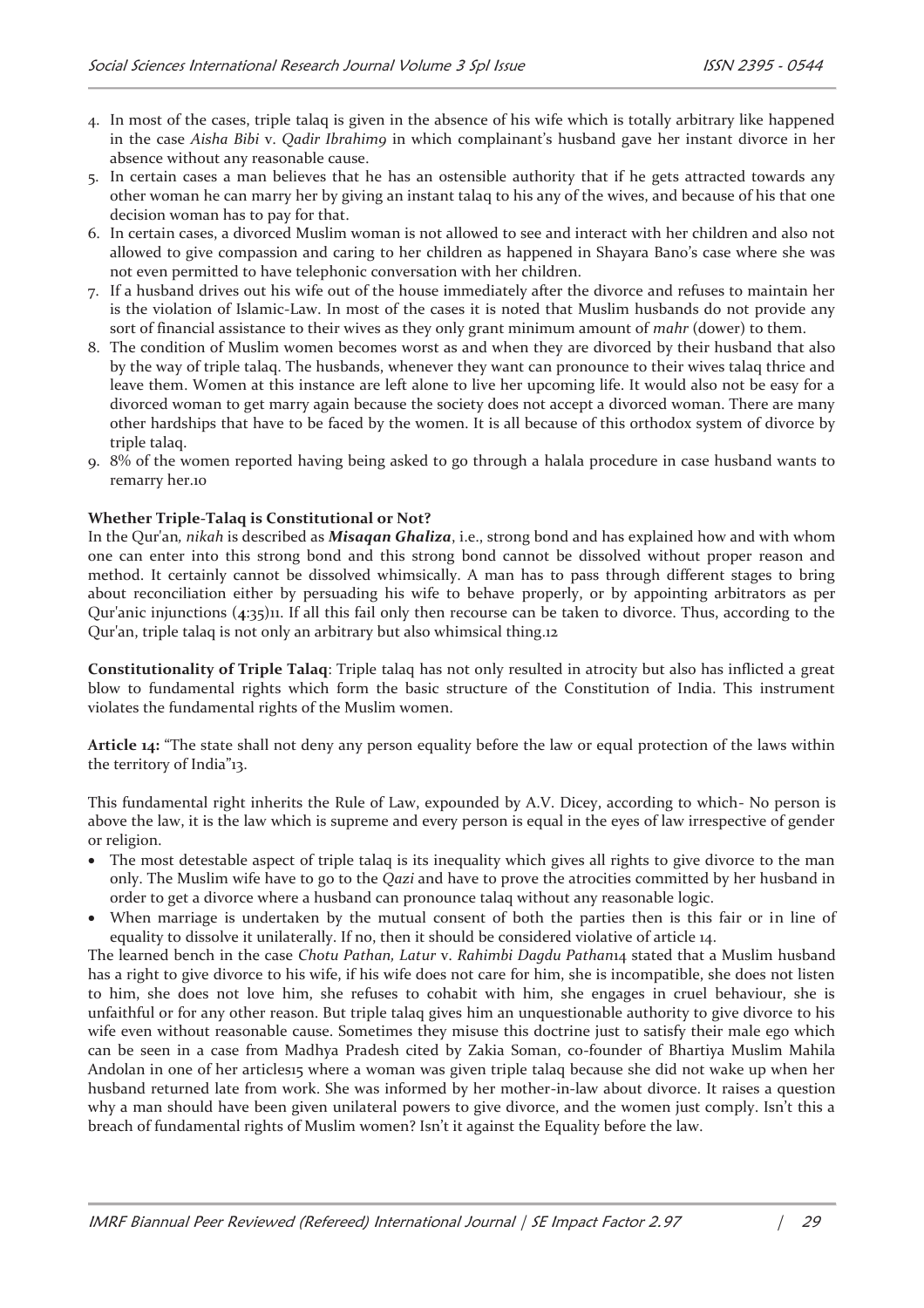**Article 15(1):** The State shall not discriminate against any citizen on grounds only of religion, race, caste, sex, place of birth or any of them.

- · Triple talaq distorts the fundamental right enshrined in article 15 of the constitution in which any form of discrimination is prohibited. But triple talaq being an obnoxious practice has given all the rights of divorce to men and women has left being the puppets in the hands of male. Muslim women suffer a "triple penalty" on account of their gender.
- Male members of the Muslim community have right to give triple divorce on their own will where Muslim women suffer a "triple penalty" on account of their gender.
- According to a survey conducted by BMMA 90% of Muslim women have called for Qazi to be made accountable to law based on principles of gender justice16.

**Article 21:** In order to escape the strictness of law, no one has right to infringe the basic human rights or right to life and personal liberty which is the most sacrosanct fundamental right conferred by the law of the laws. The practice of talaq-ul-Biddat and divorce of a woman without proper attempt at reconciliation violates the basic right to live with dignity of every Muslim woman.17 Hence, this practice is repugnant to the basic dignity of a woman enshrined under Artice-21. Even the Quran teaches to respect a woman and not to abandon her without any reason or for nothing. The petitioner in the case *A.S. Parveen Akthar* v*. The Union of India*  (UOI**)18** has referred to Chapter IV verse 35 of Quran which says, "Any if you fear a breach between the two, appoint an arbiter from his people and an arbiter from her people. If they desire agreement, God will effect harmony between them." She has also stated that due to lack of knowledge and understanding of the permissible forms of talaq and of the need for reconciliation and reconsideration before it could be regarded as irrevocable, this form of talaq has been widely used resulting in untold misery and harm to the divorced wife and the children of the marriage.19 If a spouse gives divorce to his spouse without any logical and reasonable cause it will not only violate the Quran but also the supreme law of the land as it violates the basic rights of a woman to get to know why she has been given divorce and not to be deprived of her rights on her children and her matrimonial house. She becomes helpless after such divorce. It, thus, falls upon the courts to act as torchbearers of justice and curb this unjust practice at the earliest and also, remarrying a divorced woman is still a taboo concept in Muslim Personal law and hence, many a times, a divorced woman has to spend the rest of her life on her own and often bear hefty expenses towards the upbringing of her children.20 After the divorce, again it is woman, who has to suffer a lot, as they are not much educated and most of them are dependent on their husbands for their livelihood. Husbands only provide the amount of *mahr* to them and refuse to give maintenance amount and in certain cases they even refuse to givewhole *mahr* amount.

The most important contention which makes a triple talaq violative of article 21 is this concept is totally arbitrary and woman has no say in this process which is totally unfair and unconstitutional.

Talaq-ul-Biddat paralyzes women as they constantly live in a fear that if they will not follow their husbands they will be given triple divorce so they cannot live freely. Even after the divorce nothing left with them especially in terms of basic necessities as food, shelter etc. and this practice also trespasses in the respect of a woman and this is also being protected by the Holy Book of Muslims i.e. Quran, which also teaches that a woman should be given more respect but this practice does not even provide the basic respect to woman.

**Article 25(1):** Subject to public order, morality and health and to the other provisions of this Part, allpersons are equally entitled to freedom of conscience and the right freely to profess, practise and propagate religion. Article 25 provides for freedom of conscience and freedom of religion where every citizen is made free to exercise any religion and no one is forced to adopt any particular religion. It also provides that no state shall interfere in the religious practices of the citizens.

Muslims are India's largest minority community with a population of 155 million and their marriages and divorces are governed by the Muslim personal law, ostensibly based on the sharia.21 But these personal laws are the reason behind the infringement of the fundamental rights of the Muslim women. Constitution is the supreme law of land and no other law is above the constitution. Even in the holy book Quran, it is nowhere mentioned that talaq-ul-Biddat should be practised to dissolve a marriage.

**Indian Judiciary's Response on Triple Talaq:** The court has held that this form of "instant divorce" is "most demeaning", which "impedes and drags India from becoming a nation".23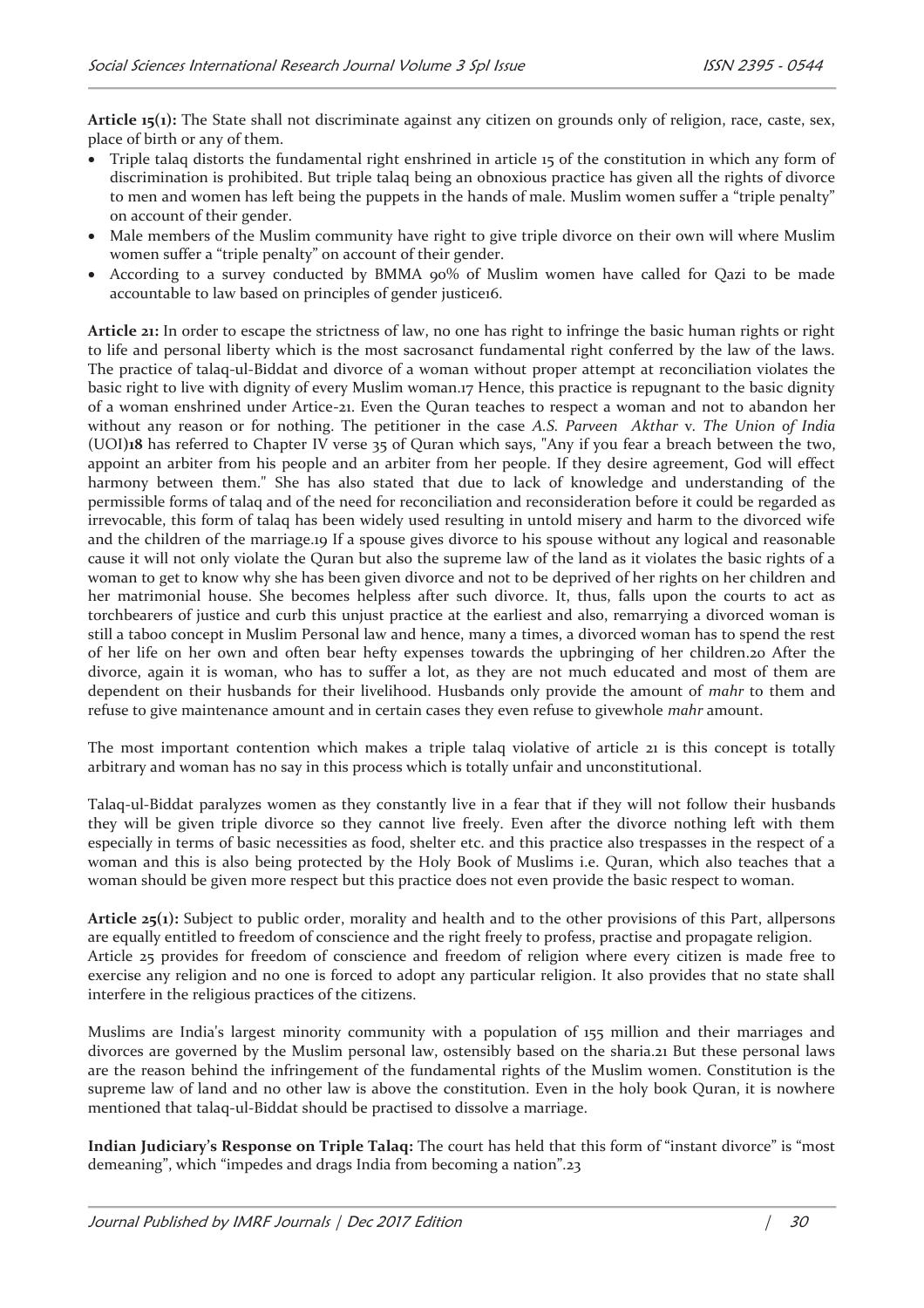- · In the case *A.S. Praveen Akhtar* v. *The Union of India*24, the court held 25 that the Triple Talaq is illegal as the so-called triple talaq or the talaq-al-bidah, is clearly an innovation and is treated as less than ideal, because it does not allow reconsideration, and evidently bad for women. Not surprisingly, the triple talaq has found favour with men, and there has been widespread abuse of this male discretion to divorce.
- The 'Talaq' must be for reasonable cause and there must be an attempt to reconciliation between the two by the arbiters, one from the wife's family and other from the husband's family. If the attempts fail, then they can recourse to talaq.26

In the case, Mohammad Faroq v. Chief of Army Staff and ors.27, fours steps should be taken in order to take talaq reasonably-

- 1. Husband should talk about the differences with his wife;
- 2. If misunderstanding still exists, both the spouses should sexually distance themselves from each other so that temporary physical separation may stimulate them to unite;
- 3. If this also does not work then husband is instructed to take third step i.e. to discuss the problems arising between them again with his wife and try to bring reconciliation between them;
- 4. If the disputes still remain unresolved, the fourth step is to be followed according to which the matter should be placed before arbiters, one from the family of each spouse. This practice of giving divorce by triple talaq is declared unconstitutional and volatile of rights of women by Allahabad high court also. It, thus, falls upon the courts to act as torchbearers of justice and curb this unjust practice at the earliest.

**When Other Islamic Countries Can Ban Triple Talaq, Why Can't India:** There are more than 20 Islamic countries that have banned this inhuman practice of triple talaq including neighboring countries like Pakistan, Bangladesh, Sri Lanka, etc.

- Egypt was the first ever country to declare triple talaq as invalid and it provides 90 days procedure for divorce.
- · In 2006, Sri Lanka amended its Marriage and Divorce Act, 1951 that does not grant validity to the concept of triple talaq. As stated, the law requires a husband wishing to divorce his wife to give notice of his intention to a *Qazi* (Islamic judge), who should attempt a reconciliation between the couples over the next 30 days. In the case of disagreement after the devised period, the husband can give *talaq* to his wife only in the presence of the *Qazi* and two witnesses. Many people who understand and study Muslim Law rates the Lankan law as the *"most ideal legislation on triple talaq."28*
- · The abolition of triple talaq in Pakistan took place in 1951 and they also have a system of validating a talaq after a period of 90 days only and not before that.
- · Tunisia and Algeria both adopted Tunisian code of personal status and banned instant talaq.

In 1959, Iraq contrary to most Arab countries has banned the triple talaq. In spite of all above countries who have a great number of Muslim population residing in their countries has banned the archaic and intolerable practice of talaq-ulbiddat then why can't we abolish this inhuman practice. This is the high time for India to consider this topic in the ambit of law.

**Conclusion:** Marriage is a very sacred relationship and it should be dissolved in very sacrosanct manner irrespective of religion but this sinful practice of Talaq-ul-Biddat violates the basic human rights which are enshrined to each and every human. This practice makes Muslim men superior and Muslim women inferior. This is totally being exercised at the whims and fancies of Muslim men.

Muslim men are misusing this practice arbitrarily. Muslim women are given divorce through speed post or telegram or telephonic conversation or even in the absence of wife and the most barbaric thing is even then it is valid and irrevocable. Women are thrown out from the house as she becomes *haram* for him. In case, if they want to remarry then also woman has to suffer as she is the one who has to go through *nikah-halala.* 

Some Muslim men use this doctrine as a weapon against women sometimes to procure dowry then sometimes to abandon them without any reasonable cause. The post effect of divorce is another peril which a woman has to suffer, they become economically poor and socially backward society resist to accept and they are being taken for granted by even by their own parents as they taunt them as if they were at fault or as if they have done something annoying due to which they got divorced. Its consequences are also suffered by men. Sometimes they pronounce divorce in the state of intoxication or out of their senses and it become valid as well as irrevocable. Then they are left only with repentance or to remarry that is also by inhuman procedure.